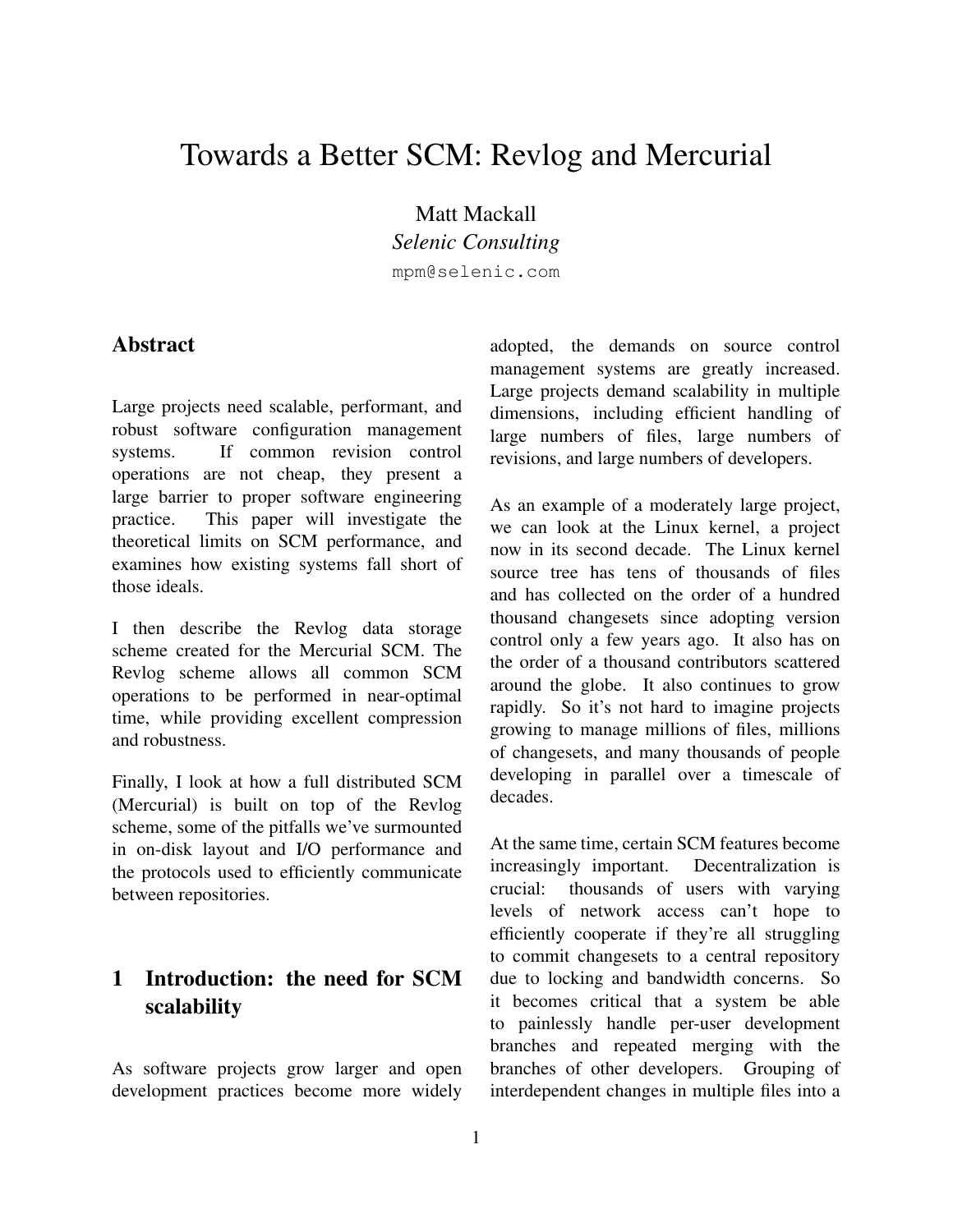single "atomic" changeset becomes a necessity for understanding and working with the huge number of changes that are introduced. And robust, compact storage of the revision history is essential for large number of developers to work with their own decentralized repositories.

## 2 Overview of Scalability Limits and Existing Systems

To intelligently evaluate scalability issues over a timescale of a decade or more, we need to look at the likely trends in both project growth and computer performance. Many facets of computer performance have historically followed an exponential curve, but at different rates. If we order the more important of these facets by rate, we might have a list like the following:

- CPU speed
- disk capacity
- memory capacity
- memory bandwidth
- LAN bandwidth
- disk bandwidth
- WAN bandwidth
- disk seek rate

So while CPU speed has changed by many orders of magnitude, disk seek rate has only changed slightly. In fact, seek rate is now dominated by disk rotational latency and thus its rate of improvement has already run up against a wall imposed by physics. Similarly,

WAN bandwidth runs up against limits of existing communications infrastructure.

So as technology progresses, it makes more and more sense to trade off CPU power to save disk seeks and network bandwidth. We have in fact already long since reached a point where disk seeks heavily dominate many workloads, including ours. So we'll examine the important aspects of source control from the perspective of the facet it's most likely to eventually be constrained by.

For simplicity, we'll make a couple simplifying assumptions. First, we'll assume files of a constant size, or rather that performance should generally be linearly related to file size. Second, we'll assume for now that a filesystem's block allocation scheme is reasonably good and that fragmentation of single files is fairly small. Third, we'll assume that file lookup is roughly constant time for moderately-sized directories.

With that in mind, let's look at some of the theoretical limits for the most important SCM operations as well as scalability of existing systems, starting with operations on individual files:

Storage compression: For compressing single file revisions, the best schemes known include SCCS-style "weaves" [8] or RCS-style deltas [5], together with a more generic compression algorithm like gzip. For files in a typical project, this results in average compression on the order of 10:1 to 20:1 with relatively constant CPU overhead (see more about calculating deltas below).

Retrieving arbitrary file revisions: It's easy to see that we can easily achieve constant time (O(1) seeks) retrieval of individual file revisions, simply by storing each revision in a separate file in the history repository. In terms of big-O notation, we can do no better. This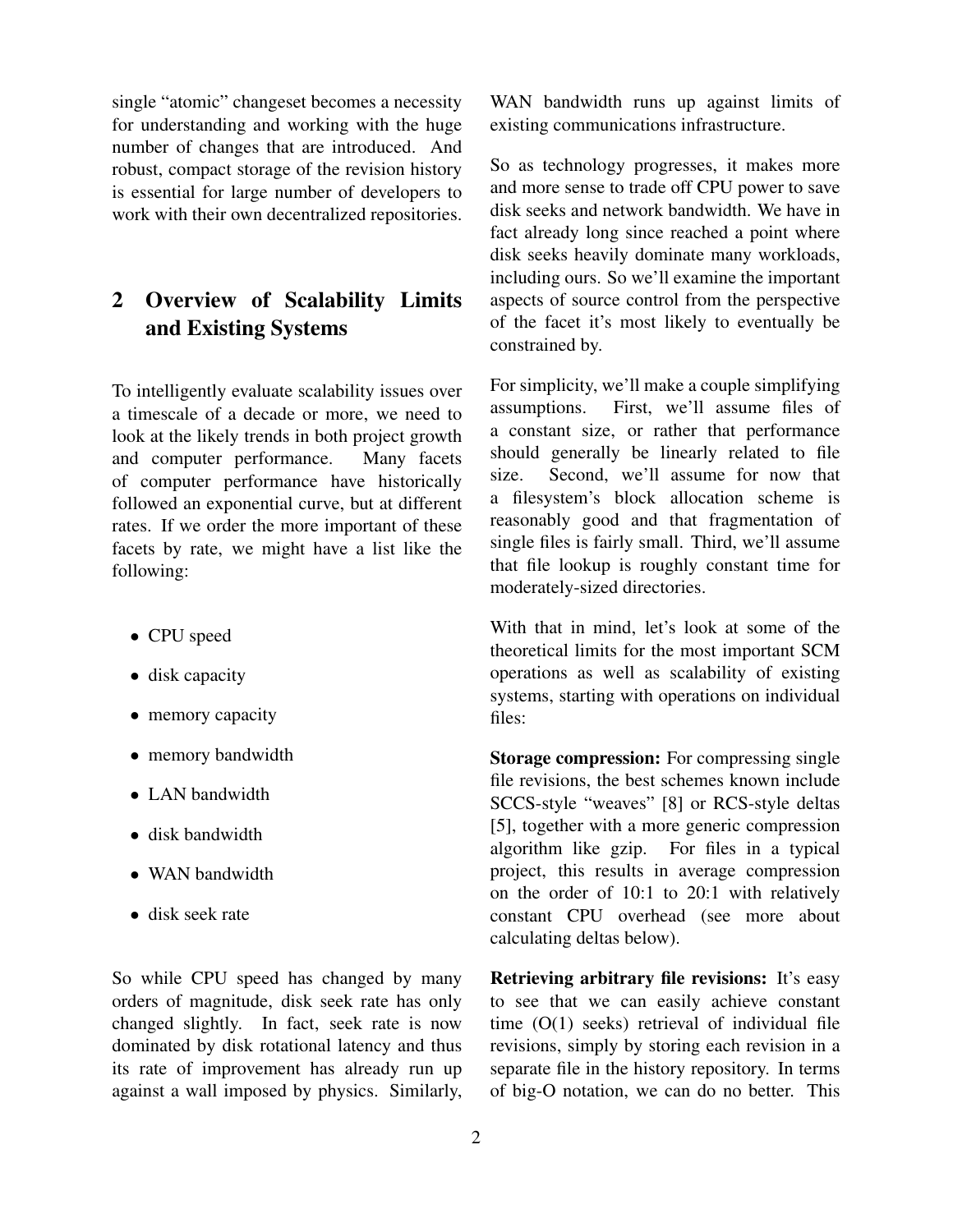ignores some details of filesystem scalability, but it's a good approximation. This is perhaps the most fundamental operation in an SCM, so the scalability of this operation is crucial.

Most SCMs, including CVS, and Bitkeeper use delta or weave-based schemes that store all the revisions for a given file in a single backend file. Reconstructing arbitrary versions requires reading some or all of the history file, thus making performance O(revisions) in disk bandwidth and computation. As a special case, CVS stores the most recent revision of a given file uncompressed, but still must read and parse the entire history file to retrieve it.

SVN uses a skip-delta [7] scheme that requires reading O(log revisions) deltas (and seeks) to reconstruct a revision.

Unpacked git stores a back-end file for each file revision, giving O(1) performance, but packed git requires searching a collection of indices that grow as the project history grows. Also worth noting is that git does not store an index information at the file level. Thus operations like finding the previous version of a file to calculate a delta or the finding the common ancestor of two file revisions can require searching the entirety of the project's history.

Adding file revisions: Similarly, we can see that adding file revisions by the same scheme is also O(1) seeks. Most systems use schemes that require rewriting the entire history file, thus making their performance decrease linearly as the number of revisions increase.

Annotate file history: We could, in principle, incrementally calculate and store an annotated version of each version of a file we store and thus achieve file history annotation in O(1) seeks by adding more up-front CPU and storage overhead. Almost all systems instead take O(revision) disk bandwidth to construct annotations, if not significantly more. While annotation is traditionally not performance critical, some newer merge algorithms rely on it [8].

Next, we can look at the performance limits of working with revisions at the project level:

Checking out a project revision: Assuming O(1) seeks to check out file revisions, we might expect O(files) seeks to check out all the files in the project. But if we arrange so that file revisions are nearly consecutive, we can avoid most of those seeks, and instead our limit becomes O(files) as measured by disk bandwidth. A comparable operation is untarring an archive of that revision's files.

As most systems must read the entirety of a file's history to reconstruct a revision, they'll require O(total file revisions) disk bandwidth and CPU to check out an entire project tree. SCMs that don't visit the repository history in the filesystem's natural layout can easily see this performance degrade into O(total files) random disk seeks, which can happen with SCMs backed by database engines or with systems like git which store objects by hash (unpacked) or creation time (packed).

Committing changes: For a change to a small set of the files in a project, we can expect to be bound by O(changed files) seeks, or, as the number of changes approaches the number of files, O(files) disk bandwidth.

Systems like git can meet this target for commit, as they simply create a new backend file for each file committed. Systems like CVS require rewriting file histories and thus take increasingly more time as histories grow deeper. Non-distributed systems also need to deal with lock contention which grows quite rapidly with the number of concurrent users, lock hold time, and network bandwidth and latency.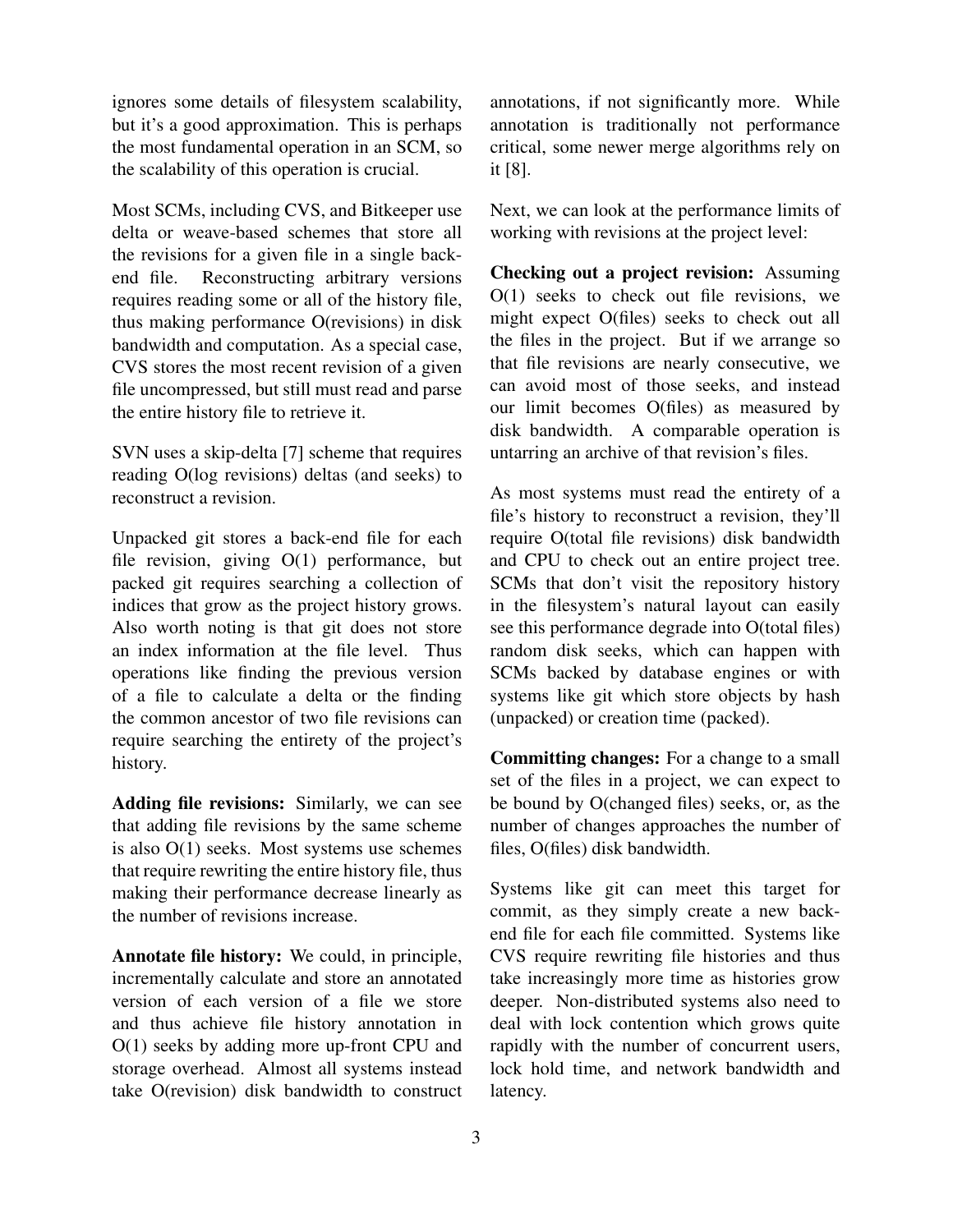Finding differences in the working directory: There are two different approaches to this problem. One is to have the user explicitly acquire write permissions on a set of files, which nicely limits the set of files that need to be examined so that we only need O(writable files) comparisons. Another is to allow all files to be edited and to detect changes to all managed files.

As most systems require O(file revisions) to retrieve a file version for comparison, this operation can be expensive. It can be greatly accelerated by keeping a cache of file timestamps and sizes as checkout time.

#### 3 Revlog: A Solid Foundation

The core of the Mercurial system [4] is a storage scheme known as a "revlog", which seeks to address the basic scalability problems of other systems. First and foremost, it aims to provide O(1) seek performances for both reading and writing revisions, but still retain effective compression and integrity.

The fundamental scheme is to store a separate index and data file for each file managed. The index contains a fixed-sized record for each revision managed while the data file contains a linear series of compressed hunks, one per revision.

Each hunk is either a full revision or a delta against the immediately preceding hunk or hunks. This somewhat resembles the format of an MPEG video stream, which contains a series of delta frames with occassional full frames for synchronization.

Looking up a given revision is easy - simply calculate the position of the relevant record in the index and read it. It will contain a pointer



Figure 1: Revlog Layout

to the first full revision of the delta chain and the entire chain can then be read in a single contiguous chunk. Thus we need only O(1) seeks to locate and retrieve a revision.

By limiting the total length of the hunks needed to reconstruct a given version to a small multiple of that version's uncompressed size, we guarantee that we'll never need to read more than O(1) file equivalents from the data file and our CPU time for reconstruction is similarly bounded.

To add a new version, we simply append a new index record and data hunk to our revlog, again an O(1) operation. This append-only approach provides several advantages. In addition to being fast, we also avoid the risk of corrupting earlier data because we don't rewrite it. If we are careful to only write index entries after data hunks, we also need no special provisions for locking out readers while writes are in progress. And finally, it makes possible a trivial journalling scheme, described later.

Because our system needs to allow more than simple linear development with repeated branching and merging, our revision identifiers cannot be just simple integers. And because our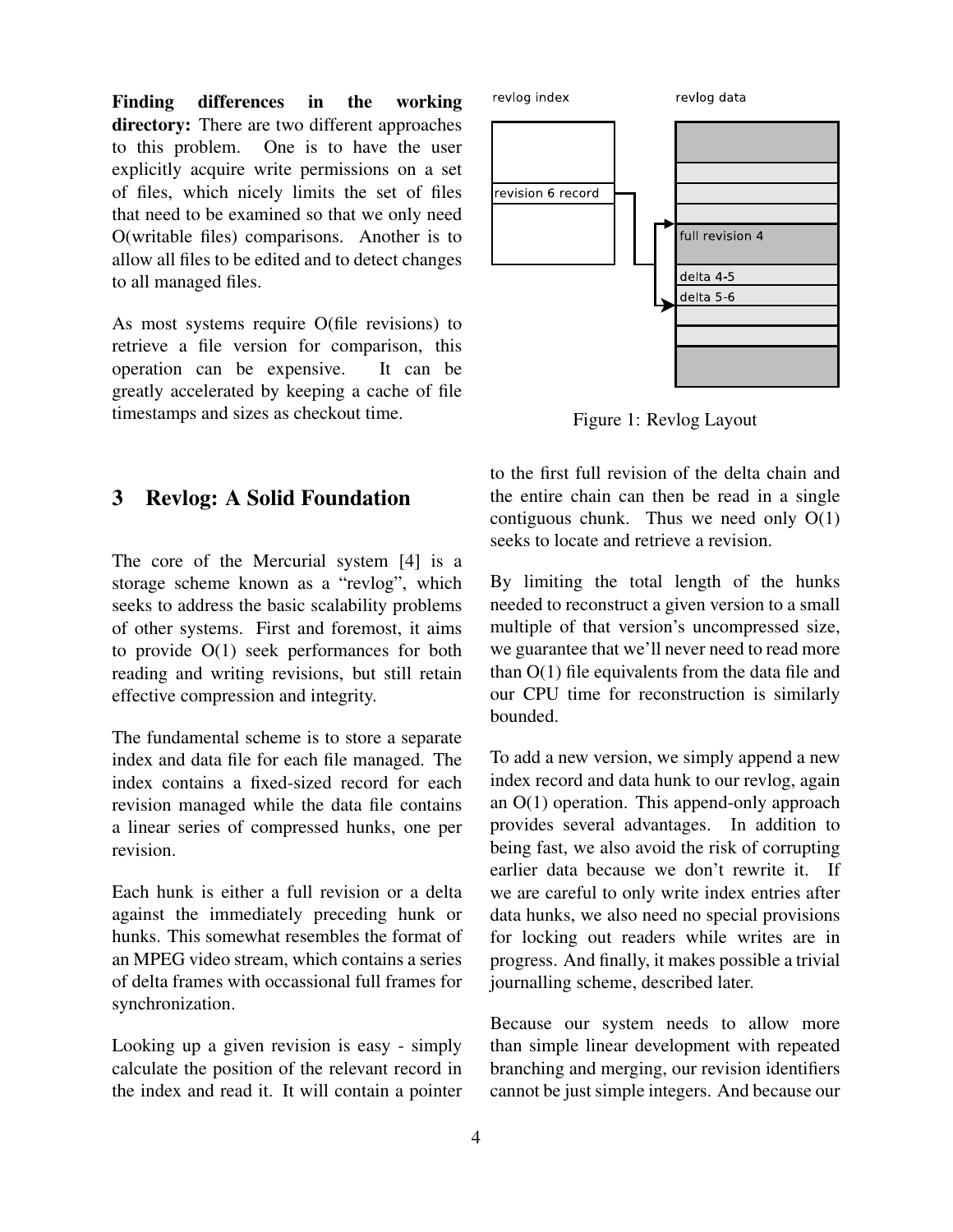scheme is intended to be decentralized, we'd like to have identifiers that are global. Thus, Mercurial generates identifiers from a strong hash of its contents (currently using SHA1). This hash also provides a robust integrity check when revisions are reconstructed.

As our project can contain arbitrary branching and merging through time, each revlog can have an arbitrary directed acyclic graph (DAG) describing its history. But if we revert a change, we will have the same hash value appearing in two places on the graph, which results in a cycle!

Revlogs address this by incorporating the hash of the parent revisions into a given revision's hash identifier, thus making the hash dependent on both the revision's contents and its position in the tree. Not only does this avoid our cycle problem, it makes merging DAGs from multiple revlogs trivial: simply throw out any revisions with duplicate hashes and append the remainder.

Each 64 byte revlog index record contains the following information:

```
2 bytes: flags
 6 bytes: hunk offset
 4 bytes: hunk length
 4 bytes: uncompressed length
 4 bytes: base revision
 4 bytes: link revision
 4 bytes: parent 1 revision
 4 bytes: parent 2 revision
32 bytes: hash
```
Data hunks are composed of a flag byte indicating compression type followed by a full revision or a delta.

#### 4 Delta Encoding Considerations

Revlog deltas themselves are quite simple. They're simply a collection of chunks specifying a start point, an end point, and a string of replacement bytes. But calculating deltas and applying deltas both turn out to have some interesting issues.

First, let's consider delta calculation. We carefully tested three algorithms before selecting the one used by revlogs.

The classic algorithm used by GNU diff and most other textual tools is the Myers algorithm, which generates optimal output for the so-called longest common substring (LCS) problem. This algorithm is fairly complex, and the variant used by GNU diff has heuristics to avoid a couple forms of quadratic run-time behavior.

While the algorithm is optimal for LCS, it does not in fact generate the shortest deltas for our purposes. This is because it weighs insertions, changes, and deletions equally (with a weight of one). For us, deleting long strings of characters is cheaper than inserting or changing them.

Another algorithm we tried was xdelta [3], which is aimed at calculating diffs for large binary files efficiently. While much simpler and somewhat faster than the Myers algorithm, it also generated slightly larger deltas on average.

Finally, we tried a C reimplementation ("bdiff") of the algorithm found in Python's difflib [1]. In short, this algorithm finds the longest contiguous match in a file, then recursively matches on either side. While also having worst-case quadratic performance like the Myer's algorithm, it more often approximates linear performance.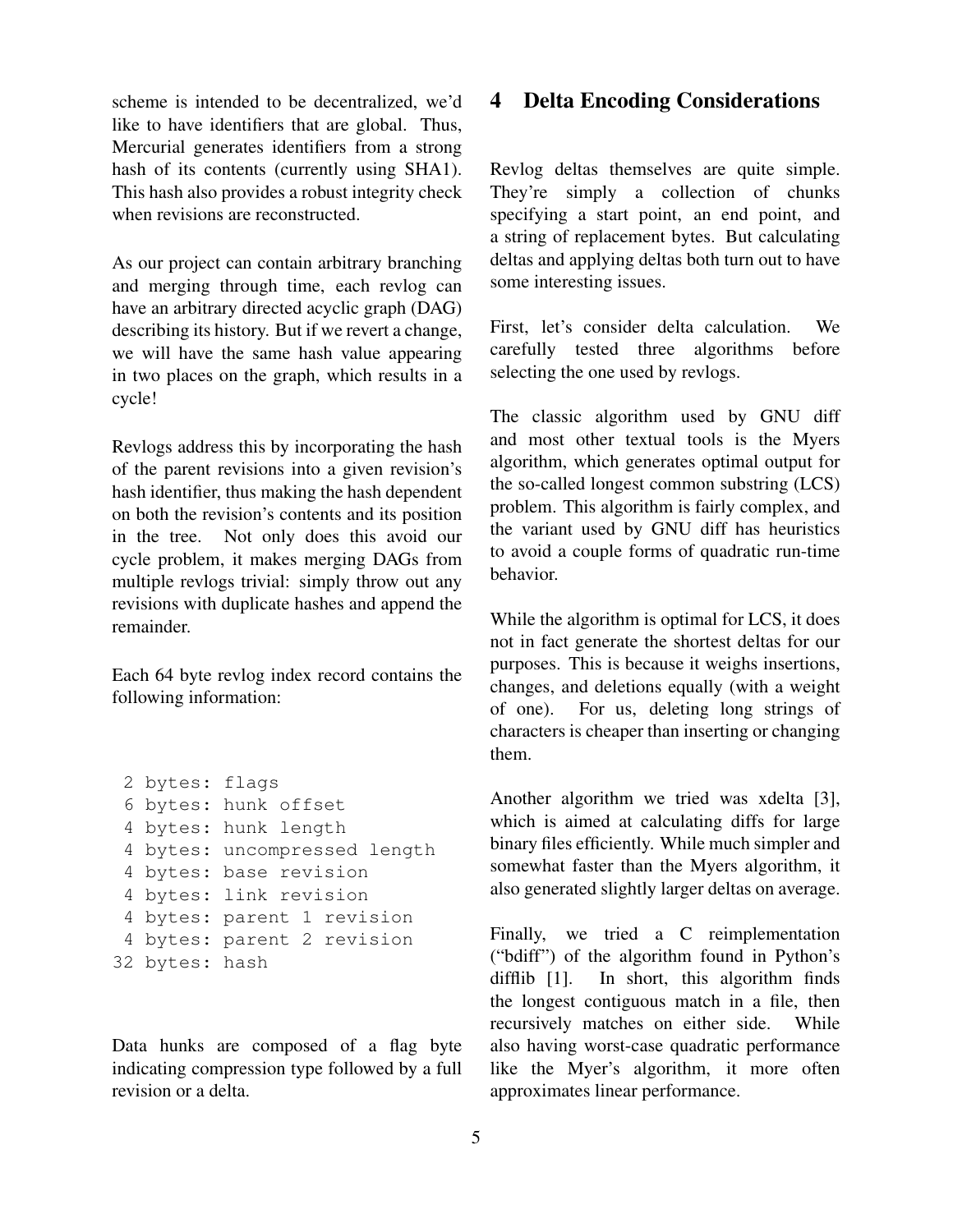| rev                     | offset | length |          | base linkrev nodeid | p1                                        | p2 |
|-------------------------|--------|--------|----------|---------------------|-------------------------------------------|----|
| 0                       |        | 453    | $\Omega$ |                     | 0 ee9b82ca6948 000000000000 000000000000  |    |
|                         | 453    | 107    | $\Omega$ |                     | 1 98f3df0f2f4f ee9b82ca6948 000000000000  |    |
| 2                       | 560    | 73     | $\Omega$ |                     | 2 8553cbcb6563 98f3df0f2f4f 000000000000  |    |
| 3                       | 633    | 63     | $\Omega$ |                     | 3 09f628a628a8 8553cbcb6563 000000000000  |    |
| 4                       | 696    | 69     | 0        |                     | 4 3413f6c67a5a 09f628a628a8 000000000000  |    |
| $\cdot$ $\cdot$ $\cdot$ |        |        |          |                     |                                           |    |
| 15                      | 1435   | 69     | $\Omega$ |                     | 15 69d47ab5fc42 9e64605e7ab0 000000000000 |    |
| 16                      | 1504   | 111    | $\Omega$ |                     | 16 81322d98ee1f 69d47ab5fc42 000000000000 |    |
| 17                      | 1615   | 525    | 17       |                     | 17 20f563caf71e 81322d98ee1f 000000000000 |    |
| 18                      | 2140   | 56     | 17       |                     | 18 1d47c3ef857a 20f563caf71e 000000000000 |    |
| $\cdots$                |        |        |          |                     |                                           |    |

Table 1: Part of a typical revlog index

The bdiff algorithm has several advantages. On average, it produced slightly smaller output than either the Myers or xdelta algorithms, and was as fast or faster. It also had the shortest and simplest code of the three. And lastly, when used for textual diffs, it often generates more "intuitive" output than GNU diff.

We may eventually include the xdelta algorithm as a fallback for exceptionally large files, but the bdiff algorithm has proven satisfactory so far.

Next is the issue of applying deltas. In the worst case, we may need to apply many thousands of small deltas to large files. To sequentially apply 1K deltas to a 1M, we'll effectively have to do 1G of memory copies - not terribly efficient. Mercurial addresses this problem by recursively merging neighboring patches into a single delta. Not only does this reduce us to only applying a single delta, it eliminates or joins the hunks that overlap, further reducing the work. Thus, patch application is reduced in CPU time from O(file size \* deltas) to approximately O(file size  $+$  delta size). As we've already constrained the total data to be proportional to our original file size, this is again O(1) in terms of file units.



Figure 2: The Mercurial Hierarchy

#### 5 Mercurial: A Simple Hierarchy

With revlogs providing a solid basis for storing file revisions, we can now describe Mercurial. Naturally, Mercurial stores a revlog for each managed file. Above that, it stores a "manifest" which contains a list of all file:revision hash pairs in a project level revision. And finally, it stores a "changeset" that describes the change that corresponds to each manifest. And conveniently, changesets and manifests are also stored in revlogs!

This schema of file/manifest/changeset hashing was directly inspired by Monotone [2] (which also inspired the scheme used by git [6]). Mercurial adds a couple important schema improvements beyond using revlogs for efficient storage. As already described, revlog hashes avoid issues with graph cycles and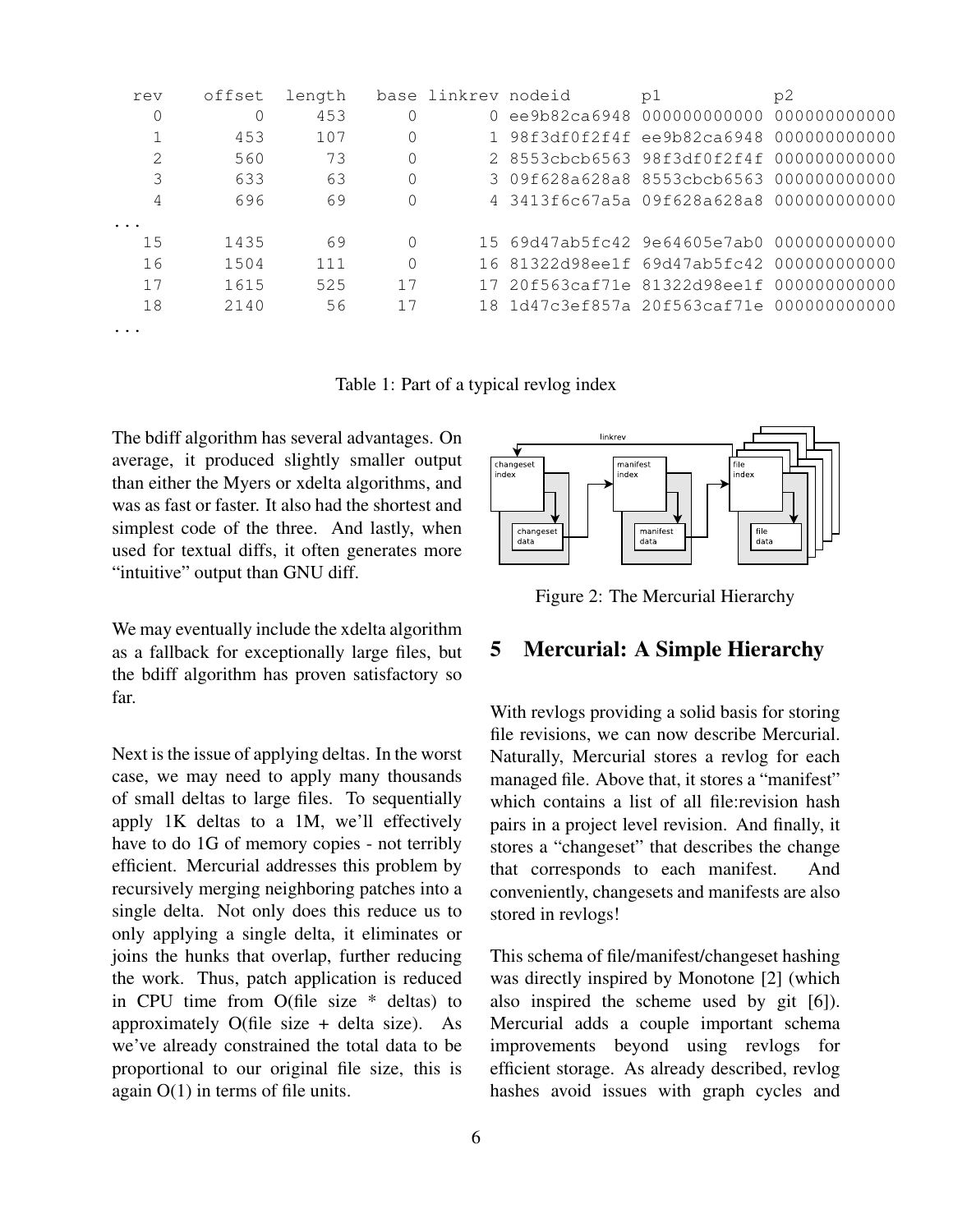make merging graphs extremely easy. Also, revlogs at each level contain a "linkrev" for each revision that points to the associated changeset, allowing one to quickly walk both up and down the hierarchy. It also has file-level DAGs which allow for more efficient log and annotate, and more accurate merge in some situations.

Checking out Project Revisions: Checkout is a simple process. Retrieve a changeset, retrieve the associated manifest, and retrieve all file revisions associated with that manifest.

Mercurial takes the approach of keeping a cache of managed file sizes and timestamps for rapid detection of file changes for future commits. This also lets us know which files need updating when we checkout a changeset. Naturally, Mercurial also tracks which changeset the current working directory is based on, and in the case of merge operations, we'll have two such parents.

The manifest is carefully maintained in sorted order and all operations on files are done in sorted order as well. An early version stored revlogs by hash (as git still does) and that scheme was found to rapidly degrade over time. Simply copying a repo would often reorder it on disk by hash, giving worst-case performance.

With revlogs instead stored in a directory tree mirroring the project and all reads done in sorted order, filesystems and utilities like cp and rsync are given every opportunity to optimize on-disk layout so that we minimize seeks between revlogs in normal usage. This gets us very close to O(files) disk bandwidth with typical filesystems.

Performance for full tree checkouts for a large project tend to be very comparable to time needed to uncompress and untar an equivalent set of files.

Committing Changes: Commits are atomic and are carefully ordered so as to not need any locking for readers. First all relevant file revlogs are extended, followed by the manifest and finally the changelog. Adding an entry to the changelog index makes it visible to readers.

Commit operations are also journalled. For each revlog file appended to during a commit, we simply record the original length of the file. If a commit is interrupted, we simply truncate all the files back to the earlier lengths, in reverse order.

Note that because locking is only needed on writes and each user commits to primarily to their own private repository, lock contention is effectively nil.

Commit performance is high enough that Mercurial can apply and import a large series of patches into its repository faster than tools like quilt can simply apply them to the working directory.

Cloning: While Mercurial repositories can contain numerous development branches, branching is typically done by "cloning" a repository wholesale. By using hardlinks and copy-on-write techniques, Mercurial can create independent lightweight copies of entire repositories in seconds. This is an important part of Mercurial's distributed model - branches are cheap and discardable.

Pushing and Pulling: A fundamental operation of a distributed SCM is synchronization between the private repositories of different users. In Mercurial, this operation is called "pulling" (importing changes from a remote repository) or "pushing" (sending local changes to a remote repository).

Pulling typically involves finding all changesets present in the remote tree but not in the local tree and asking them to be sent. Because this